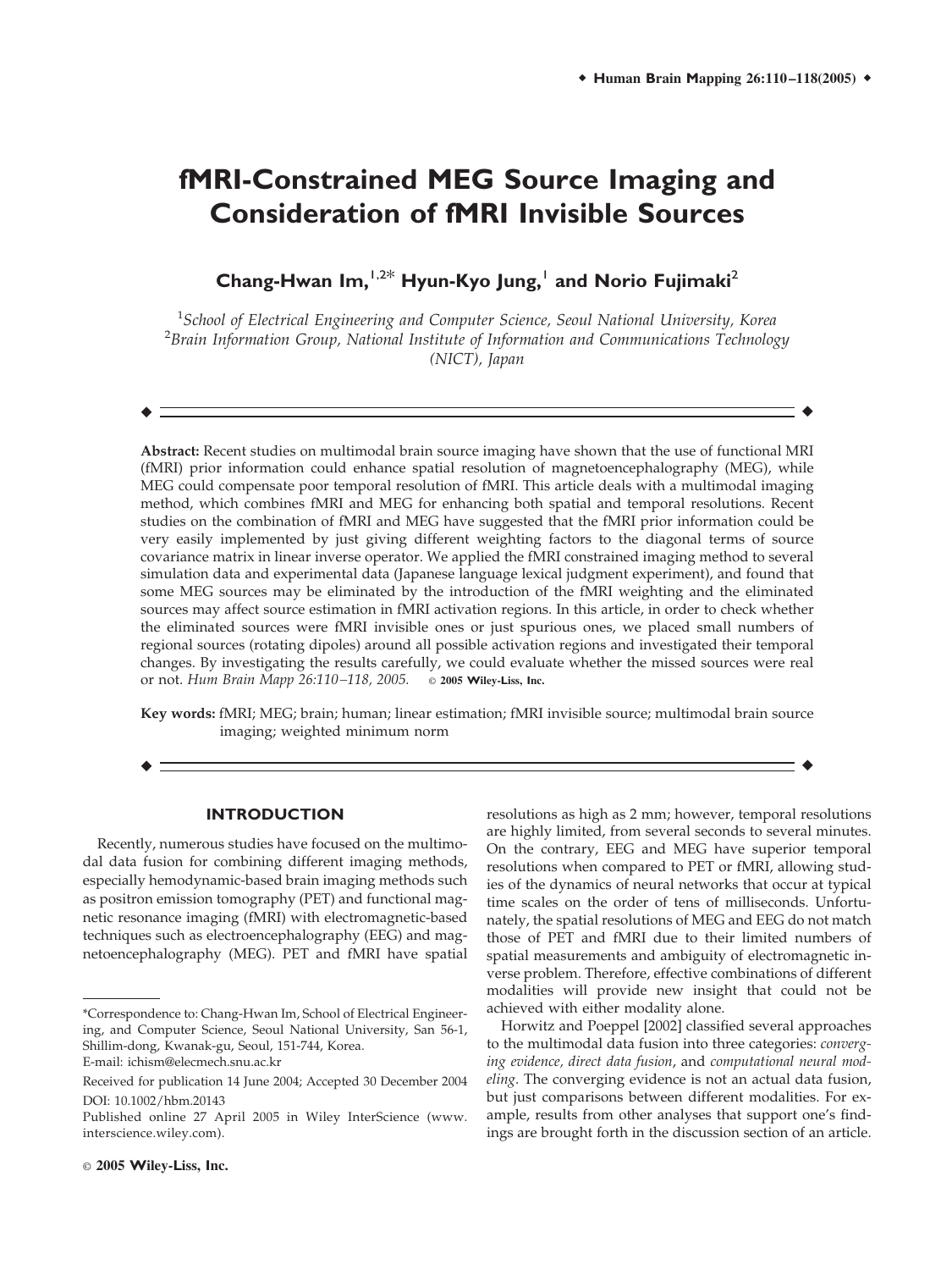In the case of the direct data fusion, two datasets are directly combined using different mathematical and/or statistical algorithms. This is the most common and actively studied one among the three categories. The aim of computational neural modeling is to construct a large-scale biologically realistic neural network model that can simulate both hemodynamic and electromagnetic data. This approach sounds promising but no model yet exists that can fully simulate both types of data. This paper will deal with the second one—direct data fusion, especially the combination of fMRI and MEG data.

The approaches for combining fMRI results with MEG measurement are classified into two categories: one is the equivalent current dipole (ECD) model and the other is a (cortically constrained) distributed source model.

The ECD model is the most common approach to the multimodal data fusion. The model assumes a relatively small number of focal dipole sources, of which initial positions are placed in fMRI activation foci [Scherg, 1992; Ahlfors et al., 1999; Korvenoja et al., 1999]. The locations of the current dipoles are then adjusted using nonlinear fitting algorithms such as the Levenberg-Marquardt algorithm (LMA), Nelder-Meade downhill simplex searches, simulated annealing (SA), and so on. The orientations and strengths of the ECDs are determined using a least-square algorithm. This simple combination of multimodal data can solve conventional problems of the ECD model when the number and initial locations of the ECDs cannot be estimated a priori. However, this approach still has potential problems. If single dipoles are placed at each focus of fMRI activation, the discrete dipoles cannot properly represent the large spatial extent of some activations. Hence, artificial partitioning of these extended activation regions into discrete foci is required [Fujimaki et al., 2002]. Furthermore, when applying this approach, we should consider the effect of "crosstalk," which represents the influence of other dipoles to a dipole nearest to an actual source [Liu et al., 1998; Fujimaki et al., 2002]. From their simulation studies, we could see that constraining multiple dipole sources in all the possible fMRI activation foci might yield considerable error if some of the ECD locations were not correctly estimated.

Contrary to the ECD model, the distributed source model assumes many current dipoles scattered in source spaces and the orientations and strengths of the dipoles are determined using linear (L2 norm) or nonlinear (L1 norm) estimation methods [Hämäläinen and Ilmoniemi, 1984; Fuchs et al., 1999]. Based on the basic idea, Dale and Sereno [1993] first proposed constraining the source space into anatomically known locations (interface between white and gray matter of the cerebral cortex extracted from MRI) and orientations (perpendicular to the cortical surface), and weighting the estimate based on a priori information. Most of recent studies on the distributed source reconstruction have adopted the anatomical constraints to reduce the dimension of the source space [Kincses et al., 1999; Baillet et al., 2001; Im et al., 2003]. It is usually believed that the distributed source approaches can be very readily incorporated with fMRI data

and is more biologically plausible than the ECD model. The most straightforward way to impose the fMRI constraint on the distributed source reconstruction is to restrict the source spaces at locations exceeding a threshold predetermined for fMRI statistical parametric mapping (SPM) [George et al., 1995]. However, according to Liu et al.'s study [1998], this approach is very sensitive to some generators of MEG or EEG signals that are not detected by fMRI, which has usually been referred to as fMRI invisible sources. Liu et al. [1998] revealed that the distortion by the fMRI invisible sources could be reduced considerably by just giving a constant weighting factor to the diagonal terms of source covariance matrix in linear Wiener estimate operator. They also suggested that the optimal fMRI weighting for the nonactivation regions should be 10% of the maximum value, in order to minimize the distortion due to both fMRI invisible and visible sources. Using the fMRI constrained MEG/ EEG method, one could get spatially focalized source distribution as well as temporal changes of the sources that could not be obtained from fMRI results [Liu et al., 1998; Bonmassar et al., 2001].

The fMRI constrained distributed source reconstruction provided a very promising way to integrate different modalities. However, we found from several simulations that the fMRI activation regions were still very sensitive to the existence of some significant fMRI invisible sources. Fujimaki et al. [2002] insisted that the fMRI invisible sources should be taken into account. They considered the fMRI invisible sources by placing dipole positions from selective minimum-norm solution [Matsuura and Okabe, 1995] as well as those obtained from fMRI. However, in general the distributed source approaches suffer from unwanted spurious (or phantom) sources due to the highly underdetermined relationship between the number of unknowns (point sources defined on tessellated cortical surface; over several thousands) and that of measured data (less than a few hundreds). Therefore, we have to check whether the missed source areas are real MEG/EEG generators or just spurious sources.

In this article we first compare distributed sources obtained from two different methods: MEG source reconstructions with and without fMRI constraint. Then, if the difference between two results were distinguished, we placed small numbers of regional sources (rotating dipoles) around all possible source locations and investigated their temporal changes based on a least-square estimate in order to check whether the eliminated sources were fMRI invisible ones or just spurious ones. The proposed procedure was applied to simulated and experimental data, and proved to be a promising method to find neuronal activities that could not be detected by conventional fMRI constrained MEG or fMRIalone analyses.

## **INVERSE SOLUTION**

We used a linear estimation approach [Dale and Sereno, 1993; Liu et al., 1998, 2002] to reconstruct extended brain electrical sources. The expression for the inverse operator **W** is: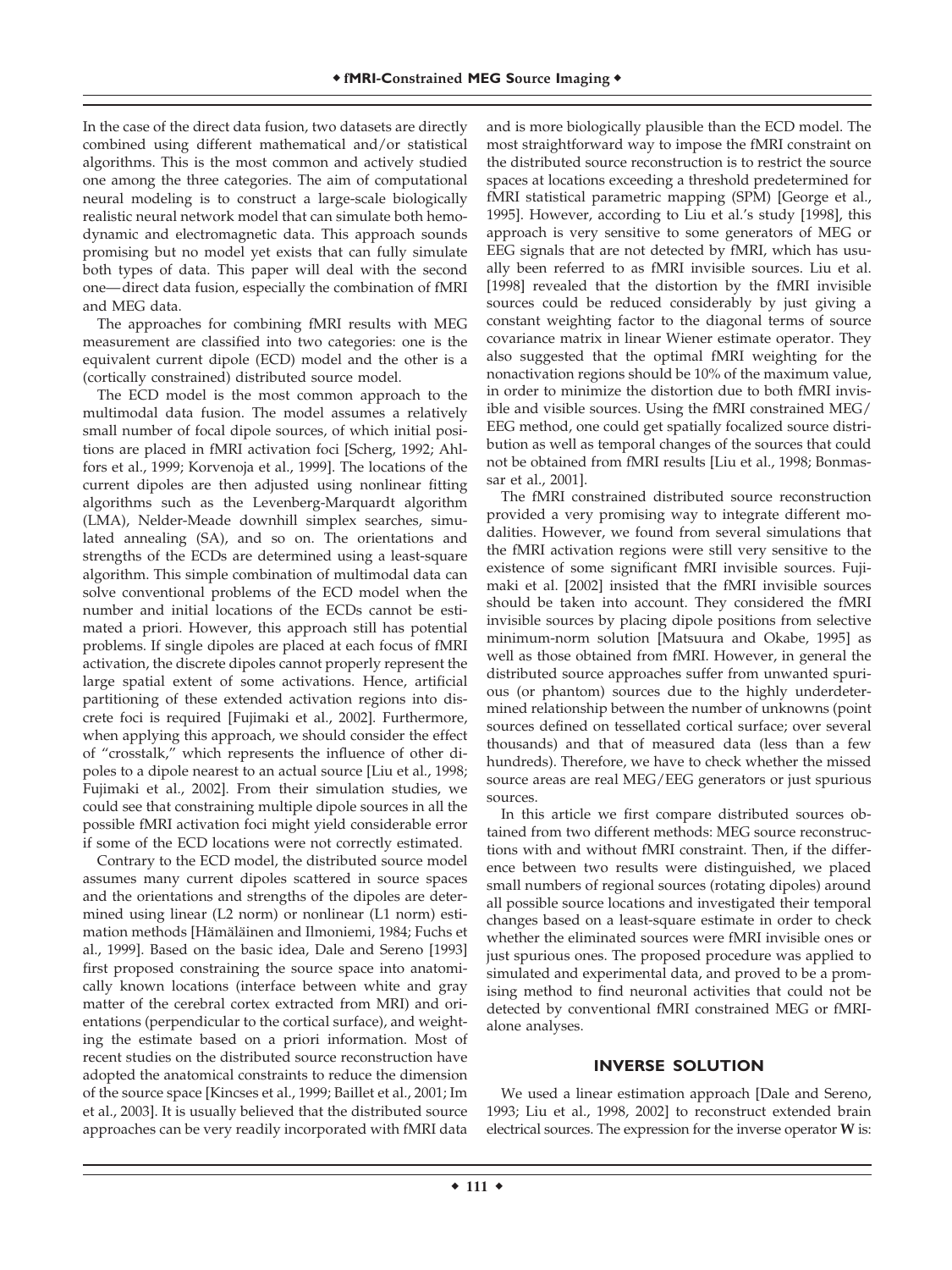$$
\mathbf{W} = \mathbf{R} \mathbf{A}^{\mathrm{T}} (\mathbf{A} \mathbf{R} \mathbf{A}^{\mathrm{T}} + \mathbf{C})^{-1}
$$
 (1)

where **A** is the lead field matrix that relates point sources to sensors, **R** is a source covariance matrix, and **C** is a noise covariance matrix. The source distribution can be estimated by multiplying the measured signal at a specific instant by **W**. If we assume that both **R** and **C** are scalar multiples of identity matrix, this approach becomes identical to minimum norm estimation [Liu et al., 2002]. In our study, we assumed the source covariance matrix **R** to be a diagonal matrix, which means that we ignored relationships between neighboring sources. The noise covariance matrix **C** was also set to be a diagonal matrix under the assumption that common noise components were eliminated during signal processing. Liu et al. [1998] suggested that fMRI prior activations could be easily incorporated with the linear estimation process by just giving different values to the diagonal elements of **R**. They revealed using Monte Carlo simulations that 0% (1 for diagonal elements of **R**) and 90% (0.1 for diagonal elements of **R**) fMRI weightings should be given to sources inside and outside of the fMRI activation regions, respectively, in order to minimize distortion of source patterns stemming from both fMRI visible and invisible sources.

# **SIMULATION STUDY USING FORWARD DATA**

#### **Simulation Set-Ups and Results**

We first applied the inverse technique introduced in the previous section to artificially constructed forward data. We assumed realistic conditions obtained from a practical measurement that will be used again in the next section. The sensor layout used for the simulation was a 148-channel whole-head MEG system (Magnes 2500 WH; Biomagnetic Technologies, San Diego, CA). Figure 1a shows the sensor configuration and head positions obtained using a 3-D digitizer. To utilize anatomical information, the interface between white and gray matter was extracted from MRI T1 images (256  $\times$  256  $\times$  200, voxel size for each direction: 1 mm) and tessellated into about 500,000 triangular elements including about 250,000 vertices. To extract and tessellate the cortical surface, we applied "BrainSuite," developed at the University of Southern California [Shattuck and Leahy, 2002].

In this article, the boundary element method (BEM) was applied for the forward calculation of magnetic field. It has been frequently reported that just considering the inner skull boundary is sufficient for the MEG forward calculations [Meijs et al., 1988; Hämäläinen and Sarvas, 1989]. The boundary surface used for the BEM was generated by commercial source analysis software (ASA v. 2.1; ANT Software) and was composed of 1,016 elements and 510 nodes. Figure 1b demonstrates the tessellated cortical surface and the boundary element meshes.

Figure 2a shows assumed fMRI activation regions obtained from a practical measurement. For the forward calculation, we placed three dipoles: two inside of the fMRI



#### **Figure 1.**

**a:** Sensor configuration of a 148-channel whole head MEG system and head positions obtained from a 3-D digitizer. **b:** Anatomical data used for forward/inverse calculations - tessellated cortical surface and boundary element meshes (inner skull boundary). Note that the cortical surface was not included in the boundary element analysis. The cortical surface tessellation was used only for locating dipolar sources.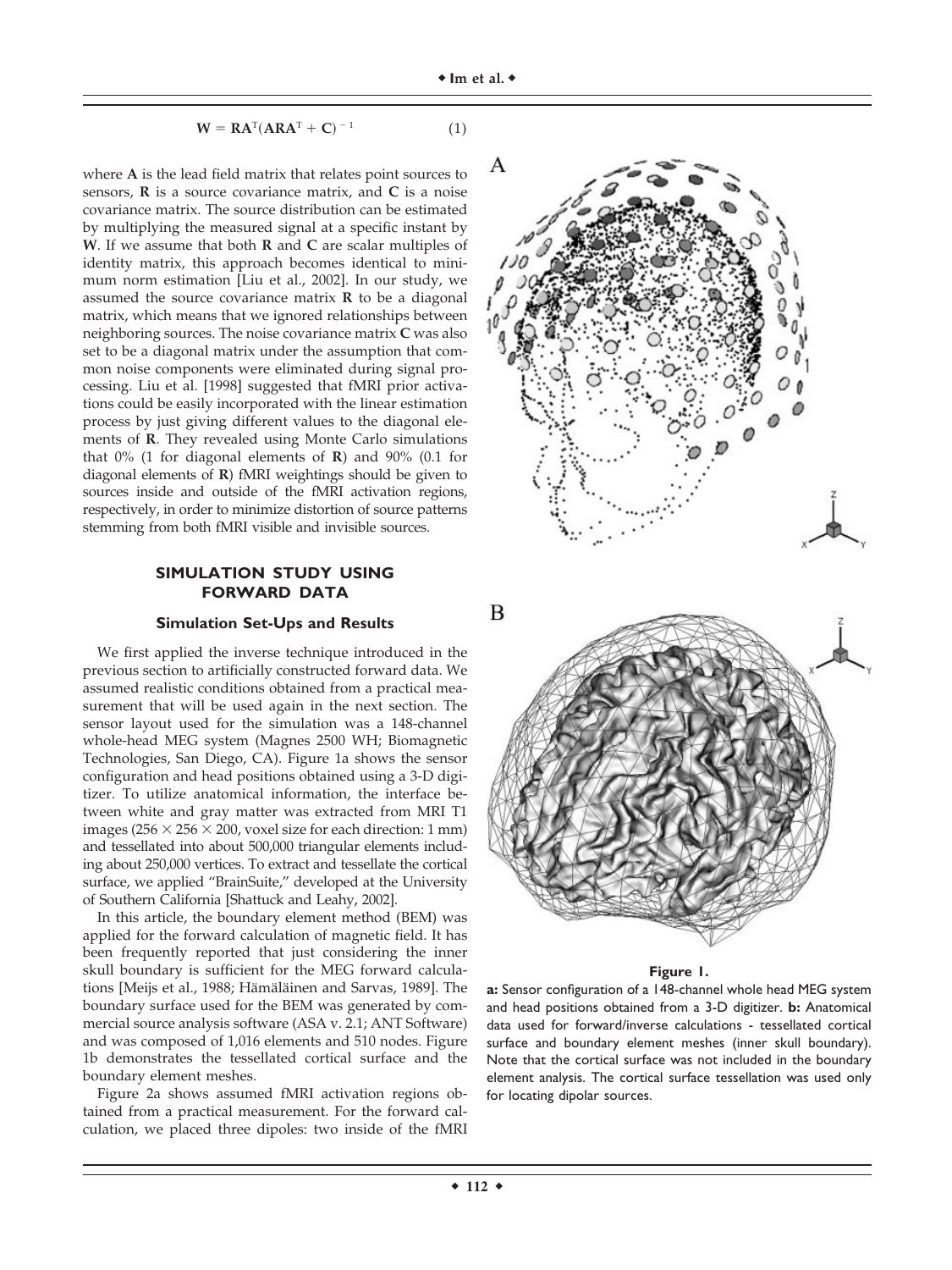activation areas and the other outside of them. Figure 2b represents the locations of the three sources. The source intensity patterns *I* of three dipoles with respect to time *t* were defined as follows:

Source 1:

 $I = -0.6 \times 10^{-4} (t - 100)^2 + 0.6$  (0 ms < *t* < 200 ms)<br>= -10<sup>-4</sup> (*t* – 300)<sup>2</sup> + 1 (200 ms < *t* < 400 ms)  $=$   $-10^{-4}$   $(t - 300)^2 + 1$  $= 0$  (400 ms  $< t < 500$  ms)

Source 2:

$$
I = 0
$$
  
= -0.25 × 10<sup>-4</sup> (t - 300)<sup>2</sup> + 1

Source 3:  $I = -0.6 \times 10^{-4} (t - 100)^2 + 0.6$  (0 ms  $\lt t \lt 200$  ms)<br>= 0 (200 ms  $\lt t \lt 500$  m



 $(0 \text{ ms} < t < 100 \text{ ms})$  $(100 \text{ ms} < t < 500 \text{ ms})$ .











**a:** Assumed fMRI activation regions obtained from a practical measurement. **b:** Locations of three sources assumed to simulate realistic MEG signal. **c:** Simulated MEG signals. Real brain noise (SNR  $=$  10) was added to each sensor. Three figures below the main signal represent source patterns.



**Figure 3.**

Normalized current dipole power at 100 ms (white, highest value; dark, lowest value): (**a**) without fMRI constraint, (**b**) with fMRI constraint. We can see that the distribution is more focalized by the introduction of fMRI constraint.

After the forward calculation of magnetic field assuming a 670 Hz sampling rate, we added real brain noise, which was obtained from a prestimulus period of a practical experiment. The original signal without noise was scaled in order for the signal-to-noise ratio to be  $\sim$ 10. Figure 2c shows the finally constructed signal patterns for 148 channels with respect to simulated time.

Then we reconstructed source distributions at times of 100 ms and 300 ms using two different conditions—with and without fMRI a priori information. $1$  For imposing an anatomical constraint, the tessellated cortical surface was sampled to be about 10,000 dipole locations. In the simulation, we did not constrain the orientations of dipoles considering geometrical modeling error.2 Note that sources 1 and 3 were activated around 100 ms, while 1 and 2 were activated around 300 ms. Figure 3 shows the resultant source distributions at 100 ms when two assumed sources were located inside the fMRI activating areas. Throughout this article, noise normalized current dipole power (sum of squared

<sup>1</sup> Here we will refer to the two cases as *fMRI constraint* case and *MEG-alone* case, respectively.

<sup>&</sup>lt;sup>2</sup>The geometrical modeling error represents that some cortical areas were not properly segmented. The segmented cortical surface used here had the same problem. Especially, the sulci-gyri structures around occipital lobe were not properly segmented because of inhomogeneity of MRI images and other technical problems. That is why we did not constrain source orientations.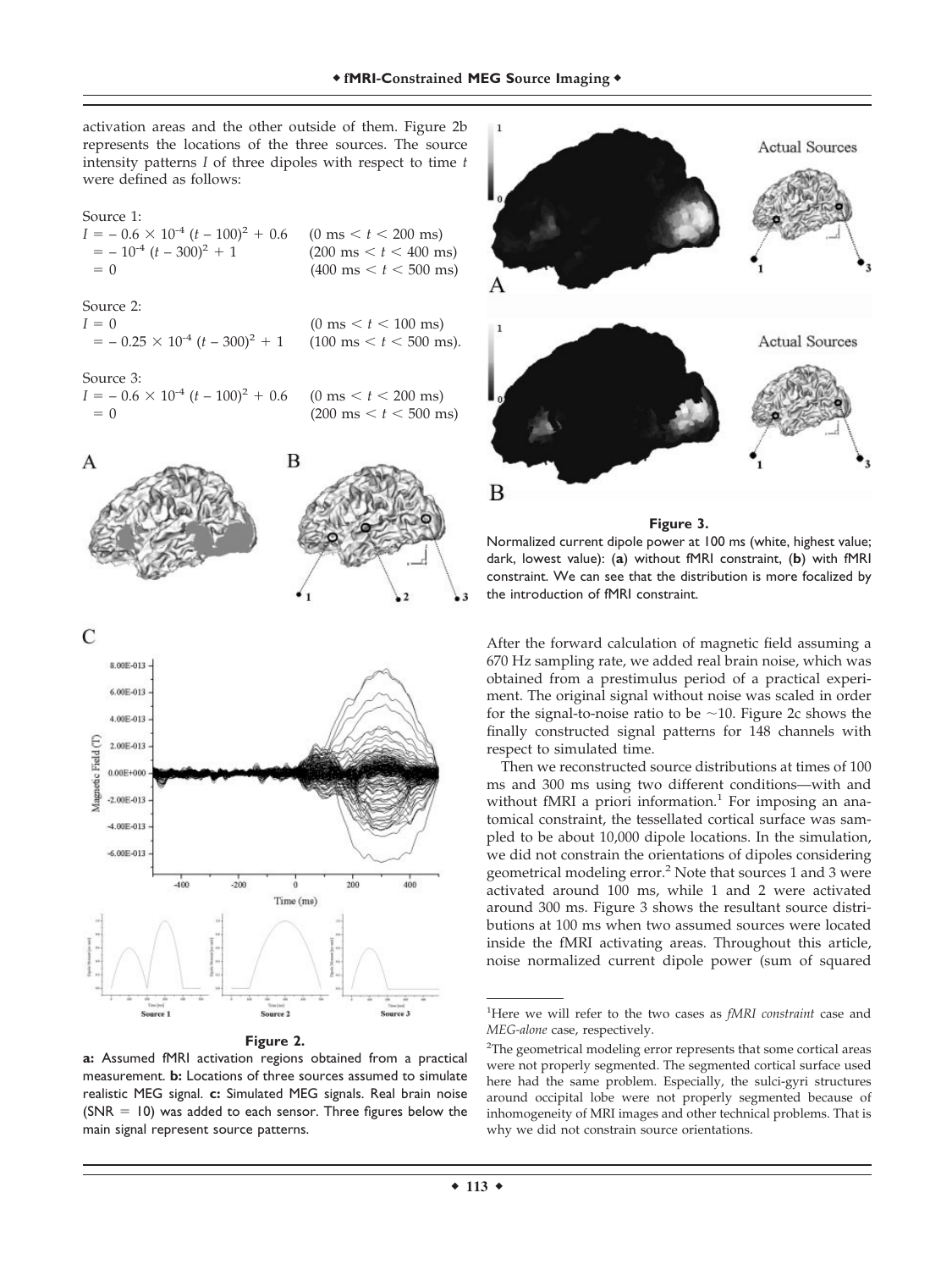dipole component strengths) was used for visualization purposes [Dale et al., 2000]. It can be seen from the figures that the reconstructed source distribution was further focalized by applying the fMRI constraint, which coincides well with results of a previous study [Bonmassar et al., 2001].

On the contrary, significantly different results were obtained when we applied the same procedures to data obtained at 300 ms when one source was located inside the fMRI activation areas but the other was not. Figure 4 shows the source distributions reconstructed at 300 ms. For the MEG-alone case, the source distribution was somewhat widespread, but positions with highest source power coincide well with those of assumed dipole sources. However, when the fMRI constrained inverse procedure was applied, it can be easily seen that source **2** was nearly eliminated. Instead, nearby fMRI areas were activated to similarly mimic magnetic field distribution. This shows that the capability of reconstructing MEG sources may be degraded by the introduction of an fMRI constraint, especially when significant fMRI invisible sources exist.

In order to check the dependency of reconstructed results on the relative fMRI weighting values for fMRI inactivated areas, we varied them between 0.1, 0.3, 0.6, and 1. Figure 5 shows the changes of source distribution at 300 ms with respect to the weighting values. It can be seen from the figures that source **2** is diminished gradually according to the decrement of the relative fMRI weighting. From several simulations, including the above, we could not find any absolutely compromising value that can completely reduce



#### **Figure 4.**

Normalized current dipole power at 300 ms (white, highest value; dark, lowest value): (**a**) without fMRI constraint, (**b**) with fMRI constraint. Source 2 outside the fMRI area was eliminated by the introduction of fMRI constraint.



Changes of source distribution at 300 ms with respect to relative fMRI weightings. R represents relative weighting value for fMRI nonactivated regions.

distortions from the fMRI invisible sources nor prevent the fMRI invisible ones from being eliminated.

# **Consideration of fMRI Invisible Sources**

It was shown from previous simulations that some significant MEG sources that had not been detected by fMRI could be eliminated by the introduction of an fMRI constraint. In this study, we suggest that both MEG-alone and fMRI constraint cases should be applied simultaneously for each time in consideration. Then, if the difference between two source distributions are distinguished and some sources in MEGalone case are eliminated by the introduction of the fMRI  $constant$ , $3$  we should assess whether the missed sources are fMRI invisible ones or MEG spurious ones. In our study, for the assessment, we placed some rotating dipoles around possible activating areas. To place the dipoles, we applied the following processes:

- 1) We first searched local peaks by scanning all vertices on a cortical surface. The local peak is defined as a vertex that has larger current strength than all its neighboring vertices.
- 2) Some local peaks whose current strengths exceeded a predetermined threshold were selected as candidates for the dipole placement. The threshold was determined based on a noisy source-to-real source ratio, which will be introduced in next section.
- 3) A local peak that has largest value was selected among the candidates. Some local peaks that are close to the selected one were excluded from the candidate set. The critical distance to discriminate sources was determined using a statistical method. Fujimaki et al. [2002] performed numerous simulations for the same sensor configuration as in this study, and selected 40 mm as the separation threshold, because the probability of finding dipole pairs with high crosstalk (over 50%)

<sup>3</sup>If the difference between two distributions is distinguished very clearly, one can recognize it intuitively. However, in practical cases, a quantitative measure should be introduced because the difference is not always clear. Here, we compared peak positions of two distributions. Processes to find the peak positions (positions of regional sources) are described in the following. If the distance between peak positions did not exceed 40 mm, the two sources were regarded as same source. Please refer to the following processes.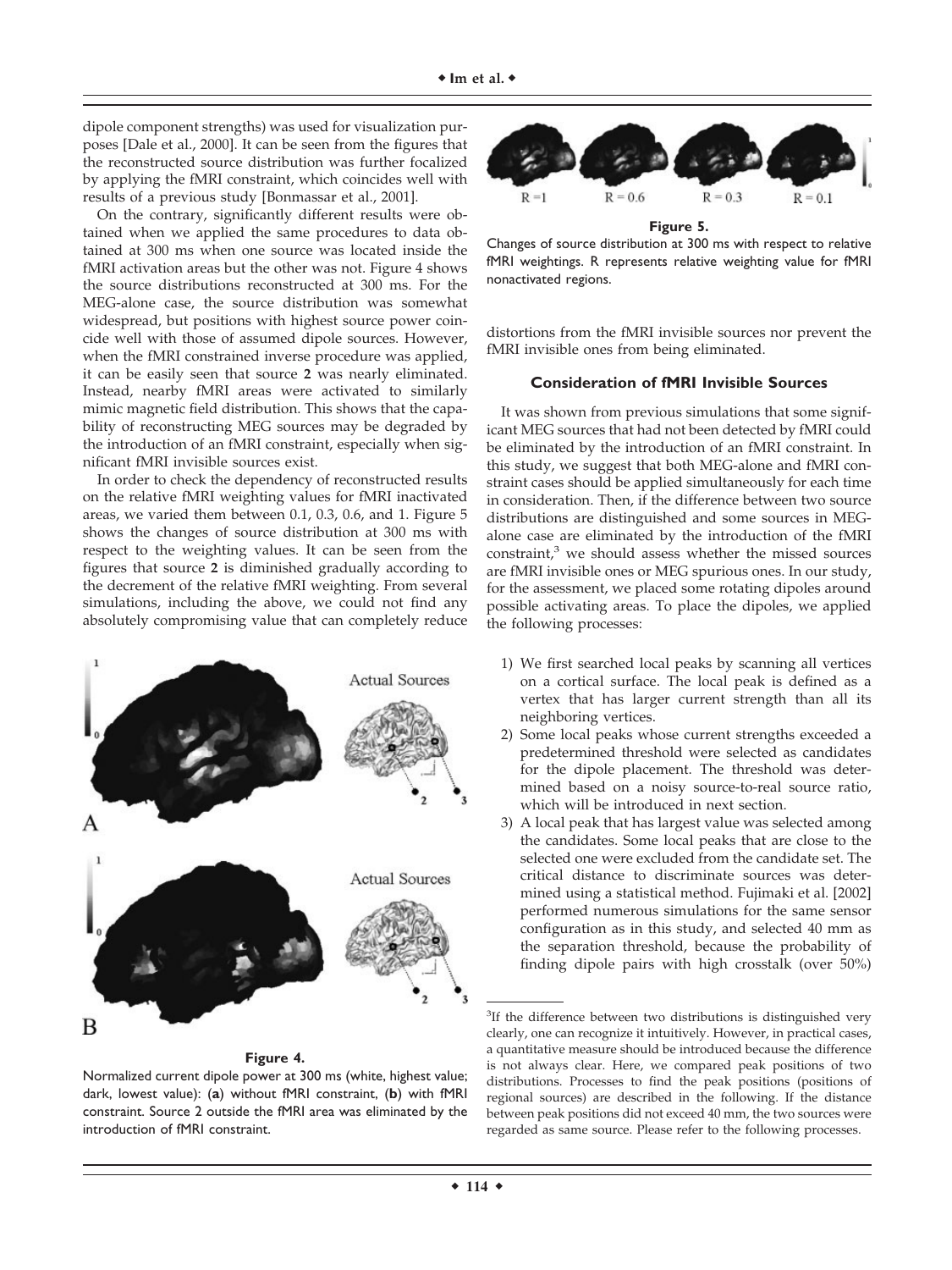

**Figure 6.**

**a:** Placement of four rotating dipoles to check whether missed source 2 is an fMRI invisible source or just a spurious one. **b:** Temporal changes of source intensities for the four rotating dipoles.

decreases to as low as 5.6% at that distance. In this study, the same separation threshold was applied to place the rotating dipoles.

4) Then process (3) was repeated until no candidates were left. These processes were applied to both MEG-alone case and fMRI constraint case. If the distances among dipoles are less than the separation threshold, we selected dipoles from MEG-alone case.

Then, temporal changes of the dipoles' moment vectors were estimated using truncated singular value decomposition (tSVD), which allows the solutions to satisfy a condition of least squares for errors in magnetic fields. If the magnitude of an estimated dipole moment has a smaller value than a noise level, we judged that the distributed sources around the dipole have high probability to be spurious sources. Such an assessment using small numbers of dipoles is thought reasonable because such estimations have a much smaller probability to generate spurious solutions compared to the distributed source models that use large numbers of dipoles simultaneously.

To check this property, we placed four dipoles at probable activation regions, as shown in Figure 6a. Figure 6b shows the temporal changes of the testing dipoles around 300 ms, where the missed source **2** shows significant dipole moment intensity. Therefore, it has large probability to be an fMRI invisible source, not just a spurious source. In this way, we can assess whether the sources missed during fMRI constrained inverse processes are meaningful ones or ignorable ones.

# **Application to a Japanese Language Lexical Judgment Test**

A problem considered in this study was a Japanese language lexical judgment test [Fujimaki et al., 1999]. Several strings of three characters were visually presented to a subject (a right-handed Japanese). The set of strings was composed of Japanese katakana strings (meaningful nouns) and meaningless pseudo-character strings. The subject answered whether the strings were meaningful or not by pressing one of two buttons with his left index and middle fingers. The visual stimuli were presented below a square (a fixation mark) every 2 s with a duration of 1 s. Luminance was 15  $cd/m^2$  for the stimulus and 0.5 cd/m<sup>2</sup> for the background, and the visual angle was 1.3° for one character and 0.3° for the fixation mark. A 1.5 T fMRI system (Magnetom Vision, Siemens, Erlangen, Germany) using an echo planar imaging method with parameters TR 12.65 s, TE 66 ms, pixels 2.2  $\times$  2.2 mm, slice thickness 7 mm, and slice gaps 2.8 mm. The fMRI data were analyzed using imaging processing software (SPM99); they were preprocessed by motion correction and co-registered to the subject's T1 structural image. For the control condition of fMRI, the subject was visually presented with single pseudo-characters or just a fixation mark, and answered whether the characters were presented or not, which was a visual form process requiring a smaller load than the test condition.

For the MEG experiment, we applied the same conditions as the fMRI case. A 148-channel whole head system was used to record the magnetic field, which was already presented in the previous forward simulations. The data were averaged over 200 epochs (pre-trigger period: 500 ms, posttrigger period: 1,200 ms) and were filtered with a bandpass of 0.3 to 40 Hz. Figure 7a shows the measured MEG waveform.

For the MEG signal analysis, we applied the boundary element method (BEM) for forward calculation and tessellated cortical surface for inverse reconstruction, as in the previous simulations (Fig. 1a,b). To apply the fMRI constrained MEG inverse process, we first projected fMRI activation regions into the tessellated cortical surface. Figure 7b shows the result of fMRI statistical parametric mapping (SPM). Figure 7c depicts the fMRI activation regions coregistered with the tessellated cortical surface.

Considering temporal changes of magnetic field distribution on a sensor plane, we reconstructed MEG source distributions at 80 and 140 ms. This article will not deal with or discuss the meanings of reconstructed results and will show just the difference between MEG-alone and fMRI constraint cases because this topic has not been fully discussed yet. However, it is expected that visual form neural activations will occur around 80 ms and left-hemisphere dominance will be observed around 140 ms, as in other visual and phonological experiments studied before [Fujimaki et al.,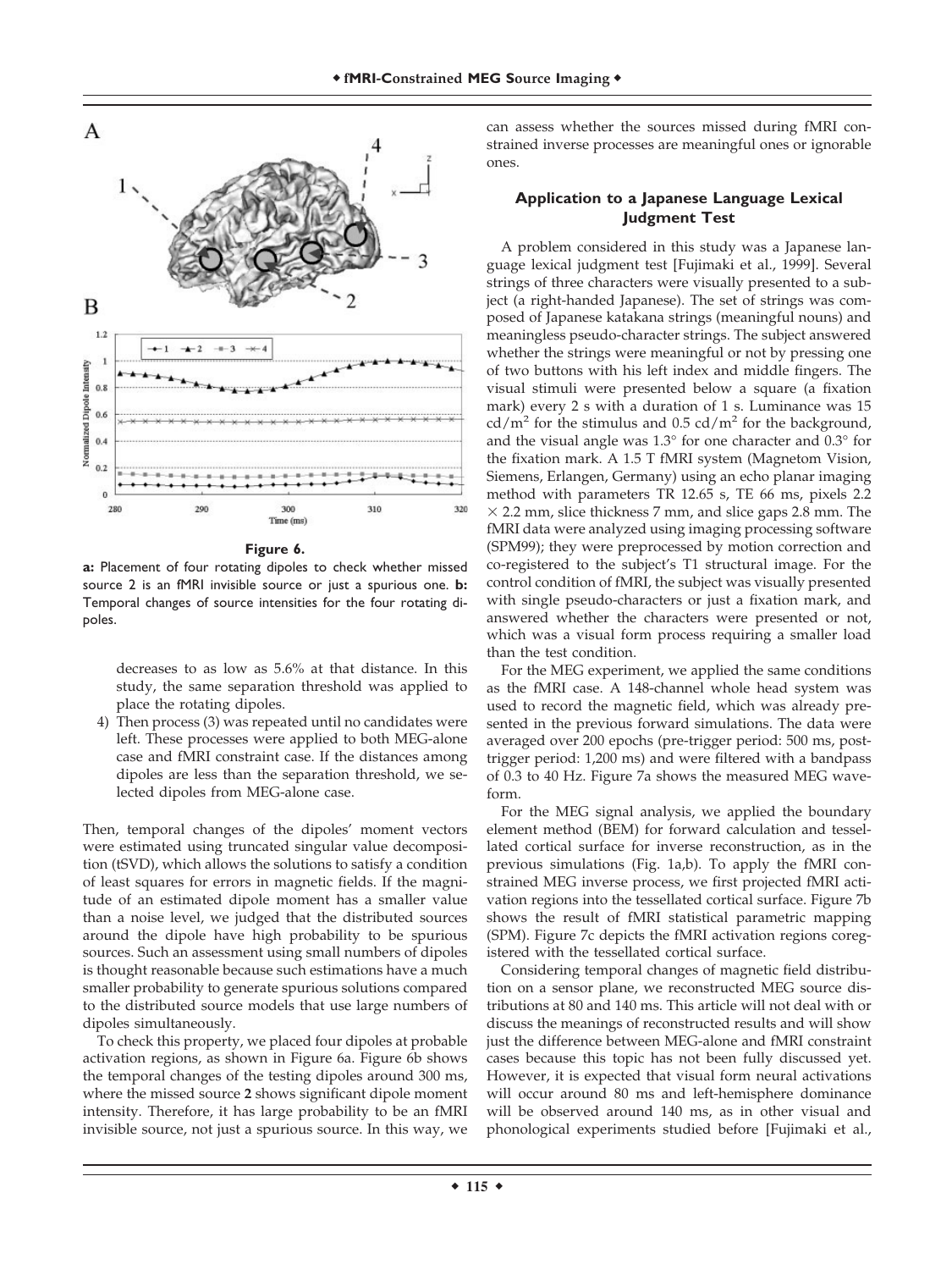

**Figure 7.**

**a:** MEG waveform measured with 148-channel magnetometers from one subject. Over 200 epochs of data were averaged and filtered with a bandpass of 0.3 to 40 Hz. **b:** Result of fMRI SPM analysis. **c:** fMRI activation regions coregistered with a tessellated cortical surface.

2002]. Figure 8a shows the magnetic field map on a sensor plane and reconstructed source distributions<sup>4</sup> with and without fMRI constraint at 80 ms. We can see from the results that earliest visual activations were observed as expected, and the extended sources were focalized more by the introduction of the fMRI constraint. Figure 8b also shows the magnetic field map and source distributions at 140 ms. We could observe that MEG extended sources inside fMRI activation regions were focalized by the introduction of the fMRI constraint, but some MEG sources outside the regions were eliminated as in the previous simulation studies. Therefore, we placed some regional sources around possible activation regions. Eight rotating dipoles were placed as shown in Figure 9a and their temporal changes were investigated using tSVD between 120 and 160 ms. Figure 9b shows the normalized dipole intensities with respect to time.

Since the magnitudes of measured signals did not necessarily coincide with estimated source intensities,<sup>5</sup> we estimated a noisy source-to-real source ratio in order to assess significance of a regional source. First, we selected several points of time in a noise window, reconstructed source distributions using anatomical constraints, and checked their maximum magnitudes. Then, we applied the same processes to a signal window. By comparing magnitudes of noisy and real sources, we found that the noisy source intensity did not exceed 15% of maximum (real) source intensity, which appears around 140 ms. The estimated ratio was used to check whether the eliminated sources were real MEG generators or just spurious sources.

From Figure 9b, we could see the following:

- Regional sources 1, 2, 5, and 6 were located around missed activations. Dipole intensities of 1 and 2 were large, while those of 5 and 6 were smaller than the noisy source level defined above.
- Other dipoles (3, 4, 7, and 8), which were located inside fMRI activation regions, also showed relatively significant levels at 140 ms, compared to the noisy source level.
- Hence, we could conclude that the missed sources 1 and 2 have larger probability to be fMRI invisible sources, but 5 and 6 may be spurious sources, which were generated during MEG inverse processes.

Inspiringly, the finally estimated dipole locations coincide well with the previous study on a phonological judgment test [Fujimaki et al., 2002].

## **CONCLUSIONS**

In this article fMRI constrained MEG source reconstruction was implemented and applied to simulation and experiment studies. From the results, we found that the conventional technique to impose fMRI constraint using "a diagonal weighting" could miss some significant fMRI invisible MEG sources and some distortions stemming from the missed sources were unavoidable even when the value of the diagonal weighting was adjusted.

If no fMRI invisible sources exist, i.e., the fMRI activation regions can cover every MEG generator, the MEG source distribution could be focalized by fMRI constraint. Moreover, the use of fMRI prior information could eliminate

<sup>&</sup>lt;sup>4</sup>All the conditions used for the calculations were exactly the same as those of the previous forward simulations, such as fMRI constraints, anatomical constraints, sensor positions, and BEM meshes. Pre-stimulus time (-500-0 ms) was regards as noise window, which was used to construct noise covariance matrix **C**.

<sup>&</sup>lt;sup>5</sup>For example, the maximum value of a measured signal appeared around 360 ms, but that of a reconstructed source appeared around 140 ms.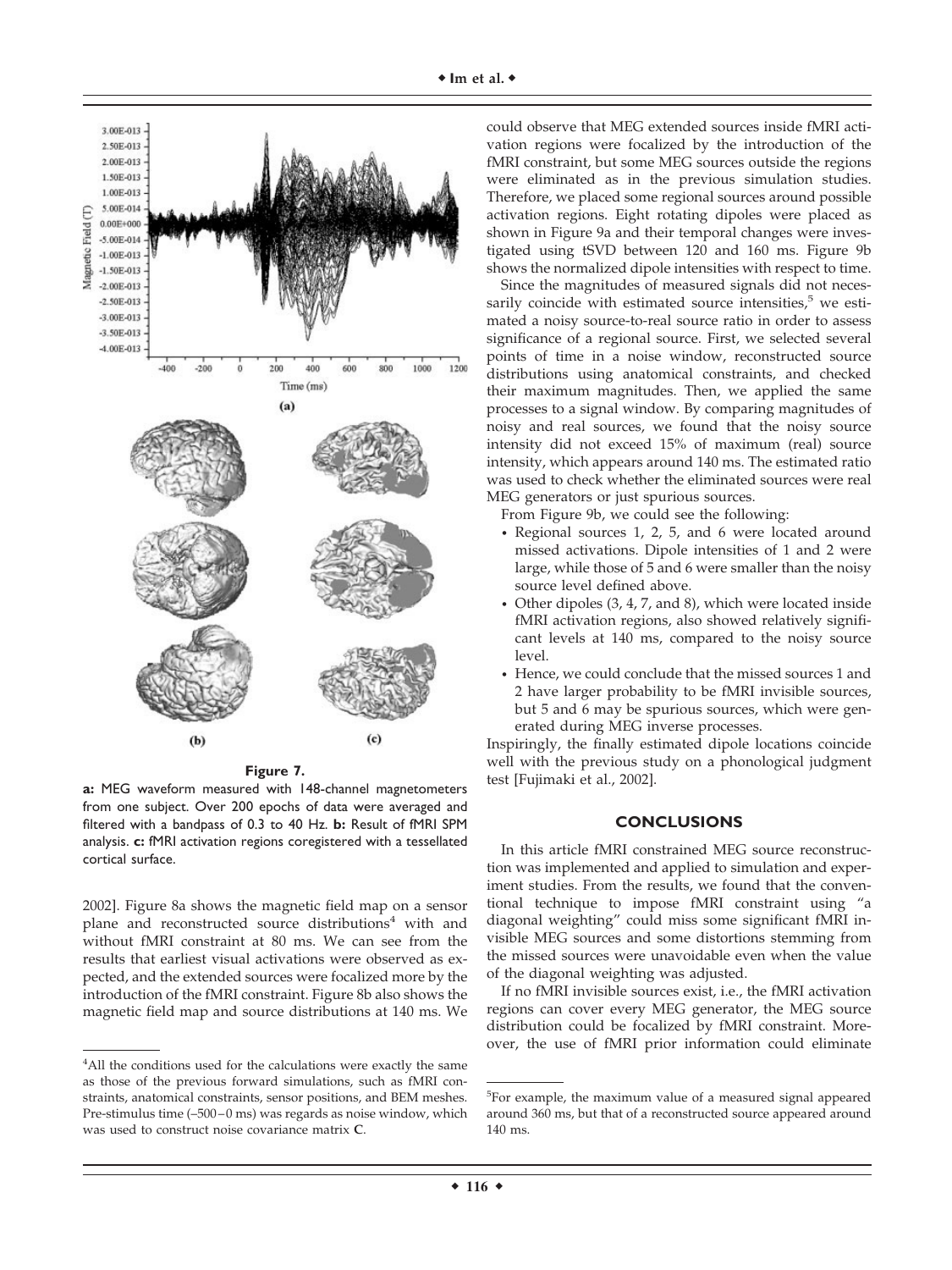

**Figure 8.**

Magnetic field map and MEG source distributions with and without fMRI constraint (lower figures): (**a**) at 80 ms; (**b**) 140 ms. Viewpoints are the same as those in Figure 7c.

spurious sources generated due to an ill-posed MEG inverse problem and the MEG analysis could provide temporal information for the fMRI results. However, these merits may become useless when there are significant MEG generators that are not included in fMRI activations. In this article we suggested that one should simulate both MEG-alone case as well as fMRI constraint case and should compare the two results. If the difference is distinguished and some sources are eliminated by the introduction of fMRI constraint, small numbers of regional sources were placed around all possible candidate positions and their temporal changes were investigated. If the magnitude of a dipole vector exceeds a noisy level, it has large probability to be an fMRI invisible source; if not, it may be a spurious source that usually stems from the ill-posed characteristic of typical MEG inverse problems.

We can summarize possible cases as follows:

- 1) Peak positions from an fMRI constraint case and those from a MEG-alone case are identical: In this case, one can trust results from fMRI constrained MEG analysis.
- 2) Peak positions from an fMRI constraint case and those from a MEG-alone case are not identical and some MEG sources are eliminated by the fMRI constraint. After the regional source test, all the missing sources are proved to be MEG spurious sources: One can trust results from fMRI constrained MEG analysis as well.
- 3) Peak positions from an fMRI constraint case and those from a MEG-alone case are not identical and some MEG sources are eliminated by the fMRI constraint. After the regional source test, some of the missing dipoles have significant dipole moments: One cannot fully trust results from fMRI constrained MEG analysis. In this case, one can use the results of a regional dipole test to estimate real source locations.

We expect that this method can be a very promising method to find neuronal activities that could not be detected by conventional fMRI constrained MEG or fMRI-alone analyses. Further studies should be continued to develop new techniques to consider fMRI invisible sources as well as to take full advantage of fMRI a priori information.



**Figure 9.**

**a:** Locations of regional sources to check temporal changes of possible activations. **b:** Temporal changes of regional dipoles with respect to time.